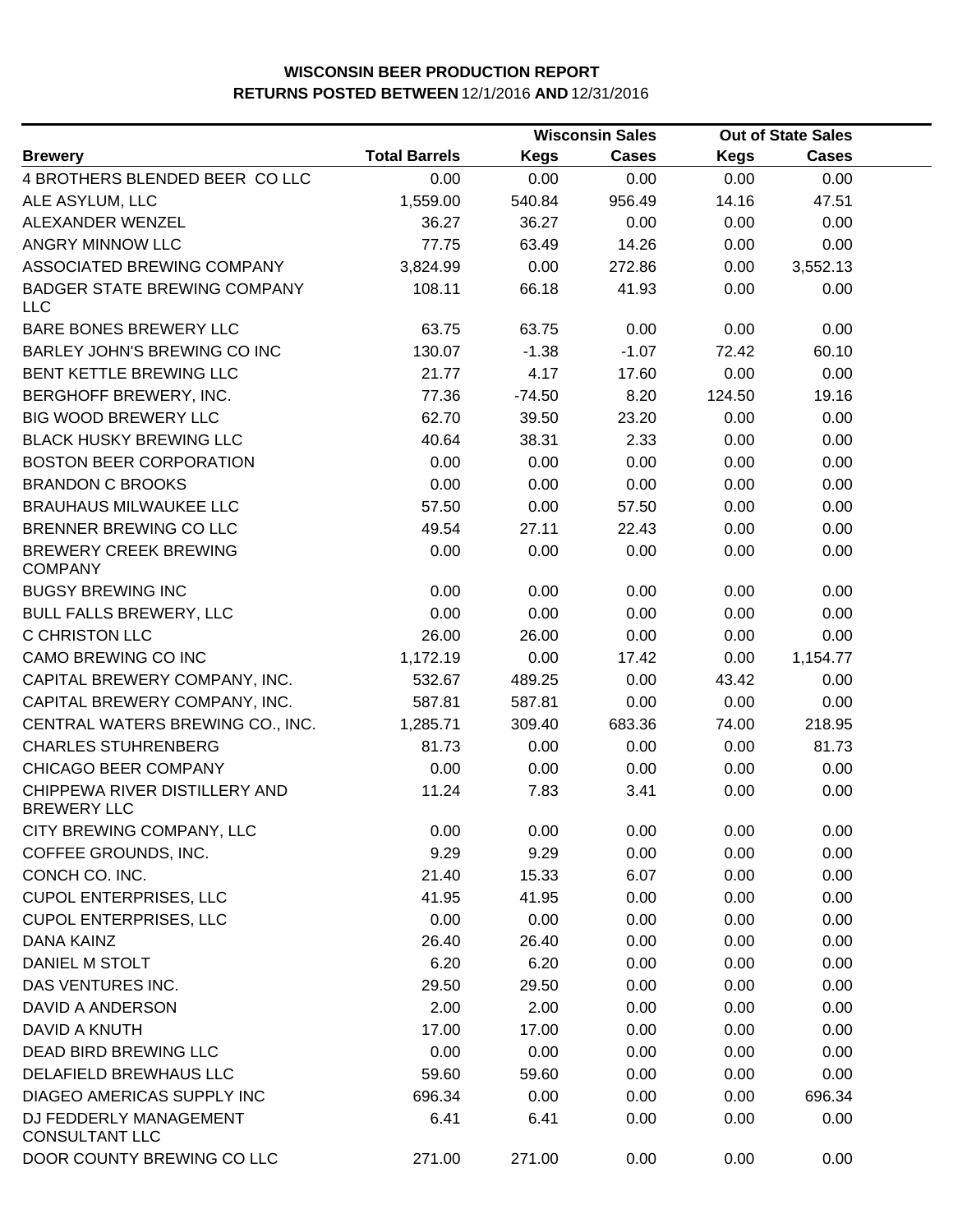|                                                            |                      |          | <b>Wisconsin Sales</b> |             | <b>Out of State Sales</b> |  |
|------------------------------------------------------------|----------------------|----------|------------------------|-------------|---------------------------|--|
| <b>Brewery</b>                                             | <b>Total Barrels</b> | Kegs     | Cases                  | <b>Kegs</b> | Cases                     |  |
| DOOR COUNTY BREWING CO LLC                                 | 15.00                | 15.00    | 0.00                   | 0.00        | 0.00                      |  |
| DRIFTLESS BREWING COMPANY LLC                              | 17.00                | 17.00    | 0.00                   | 0.00        | 0.00                      |  |
| <b>DUBUQUE BREWING &amp; MALTING</b><br><b>COMPANY LLC</b> | 1.75                 | 0.00     | 0.00                   | 1.75        | 0.00                      |  |
| EAGLE TRACE BREWING COMPANY<br><b>LLC</b>                  | 0.00                 | 0.00     | 0.00                   | 0.00        | 0.00                      |  |
| <b>ERB ENTERPRISES LLC</b>                                 | 0.00                 | 0.00     | 0.00                   | 0.00        | 0.00                      |  |
| <b>ESSER DISTRIBUTING CO INC</b>                           | 0.00                 | 0.00     | 0.00                   | 0.00        | 0.00                      |  |
| FK&P, LLC                                                  | 0.00                 | 0.00     | 0.00                   | 0.00        | 0.00                      |  |
| FIVE STAR BREWING CO INC.                                  | 1,083.04             | 0.00     | 12.41                  | 0.00        | 1,070.63                  |  |
| FOX RIVER BREWING COMPANY II, LLC                          | 130.74               | 130.74   | 0.00                   | 0.00        | 0.00                      |  |
| FOX RIVER BREWING COMPANY, LLC                             | 74.00                | 74.00    | 0.00                   | 0.00        | 0.00                      |  |
| FRANKENMUTH BREWING COMPANY                                | 0.00                 | 0.00     | 0.00                   | 0.00        | 0.00                      |  |
| <b>FRESAR INC</b>                                          | 0.32                 | 0.32     | 0.00                   | 0.00        | 0.00                      |  |
| <b>FULTON LLC</b>                                          | 35.36                | 4.00     | 31.36                  | 0.00        | 0.00                      |  |
| GD3 LLC                                                    | 203.00               | 203.00   | 0.00                   | 0.00        | 0.00                      |  |
| GD4, LLC                                                   | 69.00                | 69.00    | 0.00                   | 0.00        | 0.00                      |  |
| GJS SALES, INC.                                            | 310.28               | 0.00     | 310.28                 | 0.00        | 0.00                      |  |
| <b>GOOD CITY BREWING LLC</b>                               | 65.05                | 65.05    | 0.00                   | 0.00        | 0.00                      |  |
| <b>GRANITE CITY RESTAURANT</b><br><b>OPERATIONS INC</b>    | 30.97                | 30.97    | 0.00                   | 0.00        | 0.00                      |  |
| <b>GRANT PAULY</b>                                         | 655.87               | 257.23   | 279.14                 | 72.36       | 47.14                     |  |
| <b>GRAY BREWING CO.</b>                                    | 112.15               | 55.84    | 40.62                  | 6.33        | 9.36                      |  |
| <b>GREEN BAY BREWING COMPANY</b>                           | 338.62               | 127.84   | 205.90                 | 3.33        | 1.55                      |  |
| <b>GREENVIEW BREWING LLC</b>                               | 6.83                 | 3.06     | 3.77                   | 0.00        | 0.00                      |  |
| <b>GUY R LILJA</b>                                         | 0.00                 | 0.00     | 0.00                   | 0.00        | 0.00                      |  |
| <b>GWBC LLC</b>                                            | 0.00                 | 0.00     | 0.00                   | 0.00        | 0.00                      |  |
| HANSON BREWING COMPANY LLC                                 | 0.00                 | 0.00     | 0.00                   | 0.00        | 0.00                      |  |
| HILLSBORO BREWING COMPANY LLC                              | 11.33                | 11.33    | 0.00                   | 0.00        | 0.00                      |  |
| HOP HAUS BREWING COMPANY LLC                               | 17.00                | 17.00    | 0.00                   | 0.00        | 0.00                      |  |
| HORNELL BREWING CO INC                                     | 5,330.18             | 0.00     | 0.00                   | 0.00        | 5,330.18                  |  |
| <b>ISAAC SHOWAKI</b>                                       | 418.60               | 74.57    | 344.03                 | 0.00        | 0.00                      |  |
| JACOB LEINENKUGEL BREWING CO.,<br><b>LLC</b>               | 12,873.58            | 317.61   | 3,641.49               | 1,067.89    | 7,846.59                  |  |
| <b>JEAN M LANE</b>                                         | 0.00                 | 0.00     | 0.00                   | 0.00        | 0.00                      |  |
| <b>JEREMY BEACH</b>                                        | 0.00                 | 0.00     | 0.00                   | 0.00        | 0.00                      |  |
| KARBEN4 BREWING LLC                                        | 626.64               | 313.75   | 312.89                 | 0.00        | 0.00                      |  |
| KATCHEVER & CO LLC                                         | 304.06               | 140.53   | 163.53                 | 0.00        | 0.00                      |  |
| KELLERMEISTER BEVERAGES, LLC                               | 12.49                | 12.49    | 0.00                   | 0.00        | 0.00                      |  |
| <b>KUL BREWING LLC</b>                                     | 763.54               | 0.00     | 763.54                 | 0.00        | 0.00                      |  |
| <b>LACROSSE BREWING LLC</b>                                | 1,466.37             | 12.00    | 818.19                 | 0.00        | 636.18                    |  |
| LAKEFRONT BREWERY, INC.                                    | 3,995.76             | 1,263.48 | 1,990.95               | 142.32      | 599.01                    |  |
| LAKEFRONT BREWERY, INC.                                    | 0.00                 | 0.00     | 0.00                   | 0.00        | 0.00                      |  |
| LAKEWALK BREWERY AND CAFE<br><b>COMPANY</b>                | 57.00                | 57.00    | 0.00                   | 0.00        | 0.00                      |  |
| LAZY MONK BREWING LLC                                      | 43.01                | 29.90    | 13.11                  | 0.00        | 0.00                      |  |
| LEACH GOLF PROPERTIES, INC.                                | 0.00                 | 0.00     | 0.00                   | 0.00        | 0.00                      |  |
|                                                            |                      |          |                        |             |                           |  |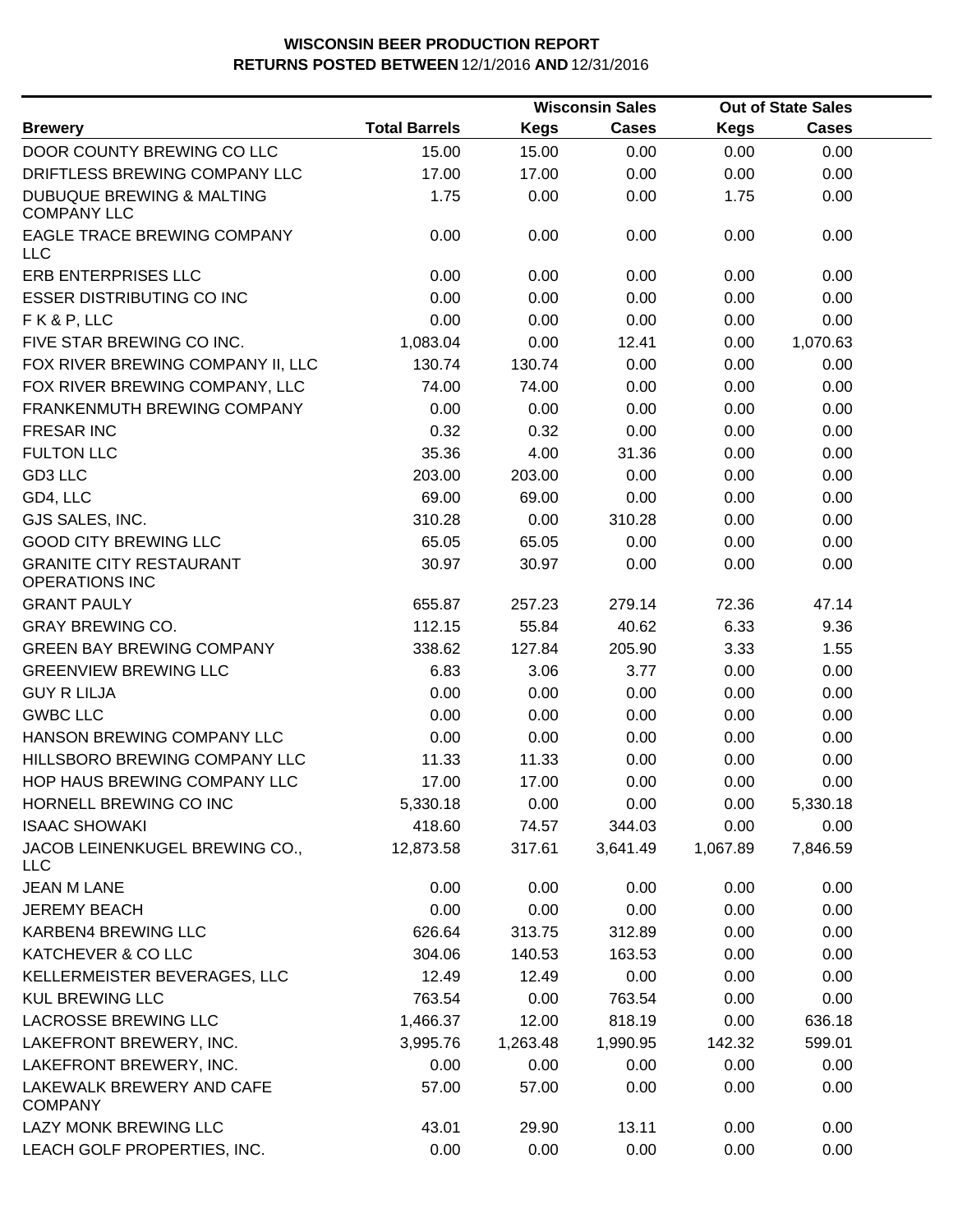|                                            |                      |             | <b>Wisconsin Sales</b> |             | <b>Out of State Sales</b> |  |
|--------------------------------------------|----------------------|-------------|------------------------|-------------|---------------------------|--|
| <b>Brewery</b>                             | <b>Total Barrels</b> | <b>Kegs</b> | <b>Cases</b>           | <b>Kegs</b> | <b>Cases</b>              |  |
| LEATHERHEAD BREWING COMPANY<br><b>LLC</b>  | 10.49                | 10.49       | 0.00                   | 0.00        | 0.00                      |  |
| LEE BURGESS                                | 0.00                 | 0.00        | 0.00                   | 0.00        | 0.00                      |  |
| <b>LEVI FUNK</b>                           | 8.06                 | 0.00        | 8.06                   | 0.00        | 0.00                      |  |
| LHM BREW PUB, LLC                          | 18.88                | 18.88       | 0.00                   | 0.00        | 0.00                      |  |
| LIKE MINDS BREWING LLC                     | 0.00                 | 0.00        | 0.00                   | 0.00        | 0.00                      |  |
| <b>LOST ISLAND WINE LLC</b>                | 2.42                 | 2.42        | 0.00                   | 0.00        | 0.00                      |  |
| MARK ANTHONY BREWING INC                   | 43,666.26            | 0.00        | 13,216.30              | 0.00        | 30,449.96                 |  |
| <b>MARK RIGGLE</b>                         | 0.00                 | 0.00        | 0.00                   | 0.00        | 0.00                      |  |
| <b>MATTHEW J GEARY</b>                     | 18.86                | 17.33       | 1.53                   | 0.00        | 0.00                      |  |
| MILLER BREWING INTERNATIONAL,<br>INC.      | 0.00                 | 0.00        | 0.00                   | 0.00        | 0.00                      |  |
| MILLERCOORS LLC                            | 126.02               | 0.00        | $-0.05$                | 124.50      | 1.57                      |  |
| MILLERCOORS LLC                            | 632,888.66           | 10,504.84   | 98,337.87              | 47,920.11   | 476,125.84                |  |
| MILWAUKEE BREWING COMPANY                  | 849.18               | 198.25      | 568.30                 | 4.00        | 78.63                     |  |
| MILWAUKEE BREWING COMPANY                  | 0.00                 | 0.00        | 0.00                   | 0.00        | 0.00                      |  |
| MINOCQUA BREWING CO INC                    | 17.75                | 17.75       | 0.00                   | 0.00        | 0.00                      |  |
| MOBCRAFT BEER INC                          | 52.24                | 31.00       | 21.24                  | 0.00        | 0.00                      |  |
| MOOSEJAW PIZZA & BREWING CO LLC            | 56.80                | 23.61       | 33.19                  | 0.00        | 0.00                      |  |
| MOUNTAIN CREST SRL LLC                     | 6,825.29             | 24.50       | 936.33                 | 8.00        | 5,856.46                  |  |
| NATHAN R WARNKE                            | 21.25                | 21.25       | 0.00                   | 0.00        | 0.00                      |  |
| NEW GLARUS BREWING COMPANY                 | 18,322.79            | 4,653.50    | 13,669.29              | 0.00        | 0.00                      |  |
| NEW GLARUS BREWING COMPANY                 | 499.69               | 62.25       | 437.44                 | 0.00        | 0.00                      |  |
| NEXT DOOR BREWING LLC                      | 60.79                | 15.50       | 45.29                  | 0.00        | 0.00                      |  |
| NEXT DOOR BREWING LLC                      | 18.21                | 13.50       | 4.71                   | 0.00        | 0.00                      |  |
| NORTHWOODS BREWING CORP LLC                | 50.50                | 50.50       | 0.00                   | 0.00        | 0.00                      |  |
| O'SO BREWING COMPANY                       | 371.59               | 139.35      | 232.24                 | 0.00        | 0.00                      |  |
| OLD ABE BREWING LLC                        | 0.00                 | 0.00        | 0.00                   | 0.00        | 0.00                      |  |
| <b>OLIPHANT BREWING LLC</b>                | 81.10                | 81.10       | 0.00                   | 0.00        | 0.00                      |  |
| PABST BREWING COMPANY LLC                  | 0.00                 | 0.00        | 0.00                   | 0.00        | 0.00                      |  |
| PABST BREWING COMPANY LLC                  | 0.00                 | 0.00        | 0.00                   | 0.00        | 0.00                      |  |
| PARCHED EAGLE BREWPUB LLC                  | 4.50                 | 4.50        | 0.00                   | 0.00        | 0.00                      |  |
| PETER H GENTRY                             | 8.00                 | 8.00        | 0.00                   | 0.00        | 0.00                      |  |
| PETER H GENTRY                             | 0.00                 | 0.00        | 0.00                   | 0.00        | 0.00                      |  |
| PETER H GENTRY                             | 382.90               | 382.90      | 0.00                   | 0.00        | 0.00                      |  |
| PETER PETERSON                             | 6.00                 | 6.00        | 0.00                   | 0.00        | 0.00                      |  |
| PHUSION PROJECTS LLC                       | 28,412.23            | 0.00        | 682.82                 | 0.00        | 27,729.41                 |  |
| PIGEON RIVER BREWING LLC                   | 14.26                | 14.26       | 0.00                   | 0.00        | 0.00                      |  |
| PITCHFORK BREWING LLC                      | 23.14                | 23.14       | 0.00                   | 0.00        | 0.00                      |  |
| PLYMOUTH BREWING COMPANY LLC               | 13.17                | 13.17       | 0.00                   | 0.00        | 0.00                      |  |
| PORT HURON BREWING COMPANY,<br><b>LLC</b>  | 85.05                | 51.79       | 33.26                  | 0.00        | 0.00                      |  |
| POTOSI BREWING COMPANY                     | 1,609.45             | 365.85      | 875.10                 | 124.90      | 243.60                    |  |
| POTOSI BREWING COMPANY                     | 100.70               | 99.70       | 0.00                   | 1.00        | 0.00                      |  |
| RAIL HOUSE PROPERTIES LLC                  | 23.00                | 23.00       | 0.00                   | 0.00        | 0.00                      |  |
| RAISED GRAIN BREWING COMPANY<br><b>LLC</b> | 40.42                | 40.42       | 0.00                   | 0.00        | 0.00                      |  |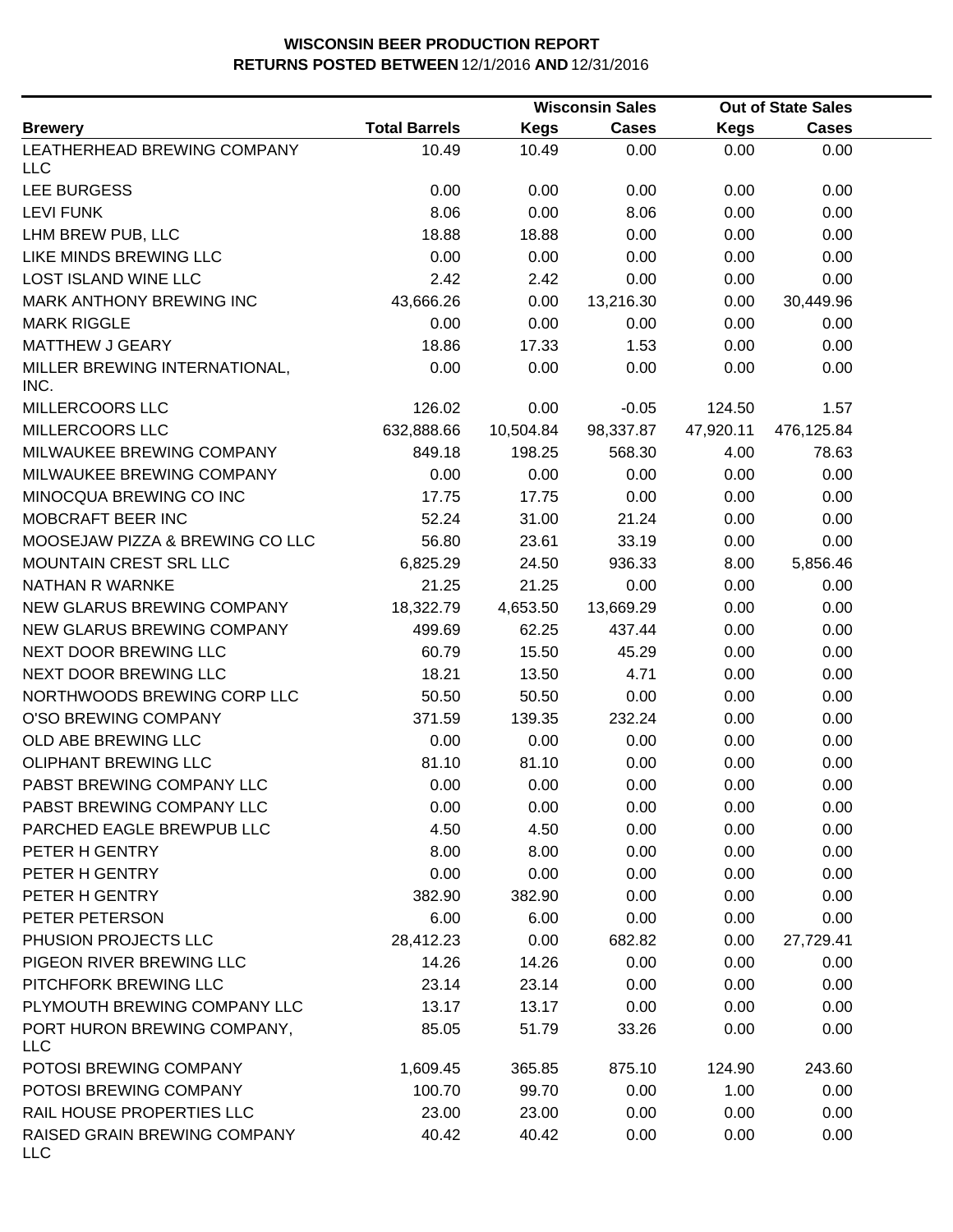|                                                         |                      |             | <b>Wisconsin Sales</b> |             | <b>Out of State Sales</b> |  |
|---------------------------------------------------------|----------------------|-------------|------------------------|-------------|---------------------------|--|
| <b>Brewery</b>                                          | <b>Total Barrels</b> | <b>Kegs</b> | <b>Cases</b>           | <b>Kegs</b> | <b>Cases</b>              |  |
| RANDOLPH OSKEY                                          | 13.94                | 13.94       | 0.00                   | 0.00        | 0.00                      |  |
| RANDYS FUN HUNTERS BREWERY INC                          | 12.00                | 12.00       | 0.00                   | 0.00        | 0.00                      |  |
| RED EYE BREWING COMPANY LLC                             | 34.25                | 34.25       | 0.00                   | 0.00        | 0.00                      |  |
| REGAL BRAU BREWING COMPANY LLC                          | 6,527.25             | 0.00        | 118.81                 | 0.00        | 6,408.44                  |  |
| RHINELANDER BREWING CO LLC                              | 3,840.85             | 7.00        | 138.69                 | 0.00        | 3,695.16                  |  |
| ROBERT A LARSON                                         | 410.58               | 104.12      | 176.43                 | 57.51       | 72.52                     |  |
| ROCKY REEF BREWING COMPANY                              | 6.87                 | 6.87        | 0.00                   | 0.00        | 0.00                      |  |
| ROWLAND'S CALUMET BREWING CO.,<br>INC.                  | 31.00                | 31.00       | 0.00                   | 0.00        | 0.00                      |  |
| ROWLAND'S CALUMET BREWING CO.,<br>INC.                  | 12.00                | 12.00       | 0.00                   | 0.00        | 0.00                      |  |
| <b>RUSH RIVER BREWING LLC</b>                           | 209.93               | 49.33       | 49.95                  | 43.67       | 66.98                     |  |
| <b>RUSTIC VENTURES LLC</b>                              | 10.41                | 10.41       | 0.00                   | 0.00        | 0.00                      |  |
| SAND CREEK BREWING CO LLC                               | 452.33               | 161.04      | 230.57                 | 47.50       | 13.22                     |  |
| SAWMILL BREWING CO INC                                  | 22.00                | 22.00       | 0.00                   | 0.00        | 0.00                      |  |
| SILVER CREEK BREWING COMPANY                            | 13.25                | 13.25       | 0.00                   | 0.00        | 0.00                      |  |
| SLEEMAN BREWING COMPANY USA<br><b>INC</b>               | 26,107.12            | 35.95       | 4,407.64               | 5,274.06    | 16,389.47                 |  |
| <b>SLOCUM LLC</b>                                       | 41.30                | 41.30       | 0.00                   | 0.00        | 0.00                      |  |
| SOUTH SHORE BREWERY, INC.                               | 112.39               | 66.24       | 33.47                  | 4.33        | 8.35                      |  |
| SOUTH SHORE BREWERY, INC.                               | 0.00                 | 0.00        | 0.00                   | 0.00        | 0.00                      |  |
| <b>SPB LLC</b>                                          | 2,271.87             | 530.50      | 1,216.08               | 96.50       | 428.79                    |  |
| SPRECHER BREWING COMPANY, INC.                          | 951.81               | 182.13      | 494.80                 | 21.29       | 253.59                    |  |
| STARBOARD BREWING COMPANY LLC                           | 8.00                 | 8.00        | 0.00                   | 0.00        | 0.00                      |  |
| STILLMANK BREWING COMPANY                               | 128.27               | 63.00       | 65.27                  | 0.00        | 0.00                      |  |
| STONE CELLAR BREWPUB, INC.                              | 219.11               | 219.11      | 0.00                   | 0.00        | 0.00                      |  |
| <b>TAILGATE BEER LLC</b>                                | 0.00                 | 0.00        | 0.00                   | 0.00        | 0.00                      |  |
| THE BENJAMIN BEER COMPANY INC                           | 6.00                 | 6.00        | 0.00                   | 0.00        | 0.00                      |  |
| THE BRONX BREWERY, LLC                                  | 0.00                 | 0.00        | 0.00                   | 0.00        | 0.00                      |  |
| THE EAU CLAIRE BREWING PROJECT<br><b>LLC</b>            | 0.00                 | 0.00        | 0.00                   | 0.00        | 0.00                      |  |
| THE ENLIGHTENED IMBIBER LLC                             | 26.30                | 26.30       | 0.00                   | 0.00        | 0.00                      |  |
| THE FRESH FROM CALIFORNIA FAMILY<br><b>BUSINESS INC</b> | 0.00                 | 0.00        | 0.00                   | 0.00        | 0.00                      |  |
| THE GD 2 LLC                                            | 88.35                | 88.35       | 0.00                   | 0.00        | 0.00                      |  |
| THE GREAT DANE PUB AND BREWING<br>COMPANY, INC.         | 109.45               | 109.45      | 0.00                   | 0.00        | 0.00                      |  |
| THE LONE GIRL BREWING COMPANY -<br><b>WAUNAKEE LLC</b>  | 39.50                | 39.50       | 0.00                   | 0.00        | 0.00                      |  |
| THE MCKENZIE RIVER CORPORATION                          | 0.00                 | 0.00        | 0.00                   | 0.00        | 0.00                      |  |
| THE SAINT LOUIS BREWERY LLC                             | 0.00                 | 0.00        | 0.00                   | 0.00        | 0.00                      |  |
| THIRD SPACE BREWING LLC                                 | 54.00                | 54.00       | 0.00                   | 0.00        | 0.00                      |  |
| TITLETOWN BREWING CO LLC                                | 627.00               | 412.00      | 215.00                 | 0.00        | 0.00                      |  |
| <b>TOM PORTER</b>                                       | 259.40               | 259.40      | 0.00                   | 0.00        | 0.00                      |  |
| <b>TOPPLING GOLIATH INC</b>                             | 212.00               | 0.00        | 0.00                   | 212.00      | 0.00                      |  |
| TRIBUTE BREWING COMPANY LLC                             | 31.31                | 21.16       | 10.15                  | 0.00        | 0.00                      |  |
| TURTLE STACK BREWERY, LLC                               | 20.00                | 20.00       | 0.00                   | 0.00        | 0.00                      |  |
|                                                         |                      |             |                        |             |                           |  |